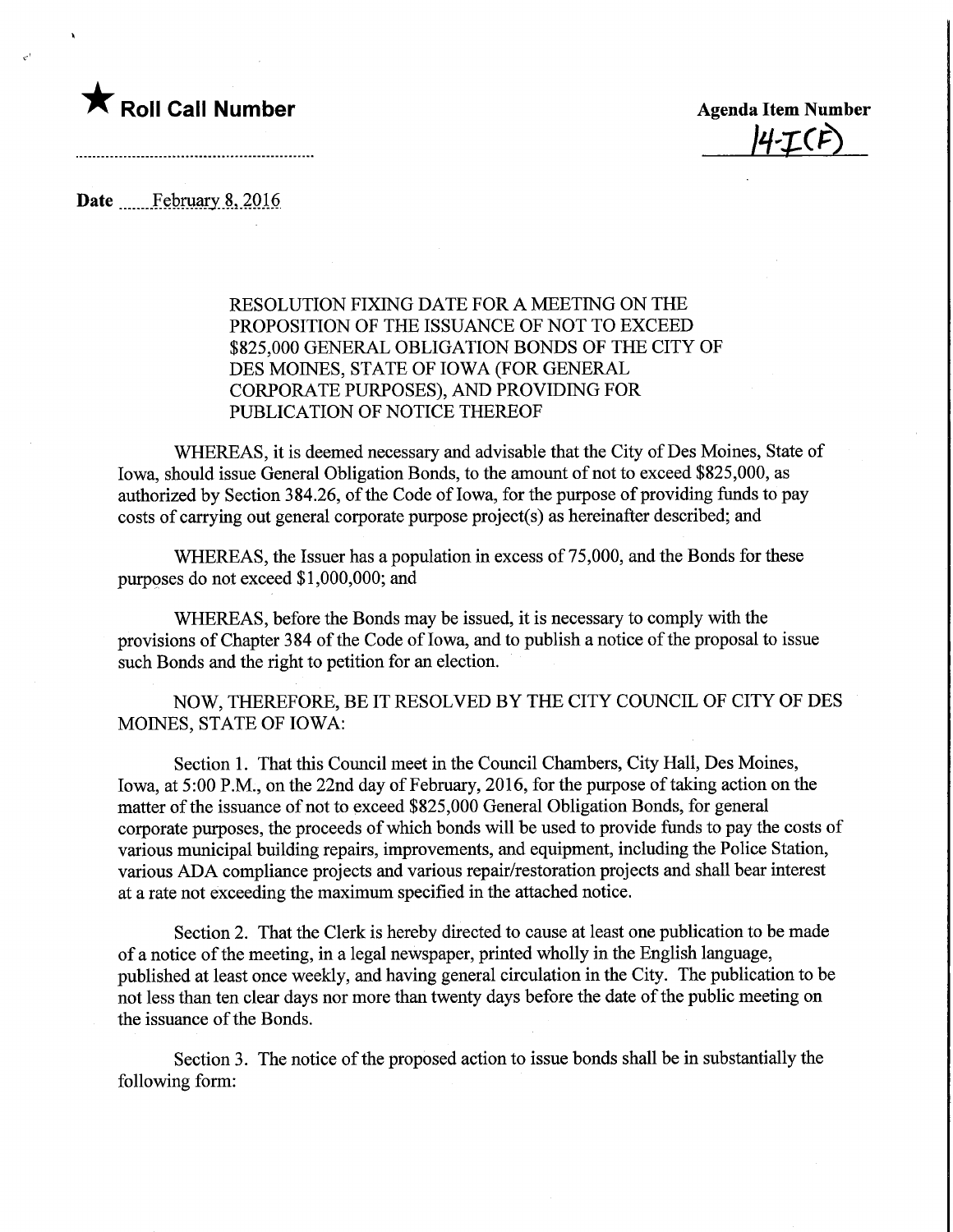

 $H-I$ (1

Date ....... February 8, 2016

## NOTICE OF MEETING OF THE CITY COUNCIL OF THE CITY OF DES MOINES, STATE OF IOWA, ON THE MATTER OF THE PROPOSED ISSUANCE OF NOT TO EXCEED \$825,000 GENERAL OBLIGATION BONDS OF THE CITY (FOR GENERAL CORPORATE PURPOSES), AND THE HEARING ON THE ISSUANCE THEREOF

PUBLIC NOTICE is hereby given that the City Council of the City of Des Moines, State of Iowa, will hold a public hearing on the 22nd day of February, 2016, at 5:00 P.M., in the Council Chambers, City Hall, Des Moines, Iowa, at which meeting the Council proposes to take additional action for the issuance of not to exceed \$825,000 General Obligation Bonds, for general corporate purposes, bearing interest at a rate of not to exceed nine (9%) per centum per annum, the Bonds to be issued to provide funds to pay the costs of various municipal building repairs, improvements, and equipment, including the Police Station, various ADA compliance projects and various repair/restoration projects.

At any time before the date of the meeting, a petition, asking that the question of issuing such Bonds be submitted to the legal voters of the City, may be filed with the Clerk of the City in the manner provided by Section 362.4 of the Code of Iowa, pursuant to the provisions of Section 384.26 of the Code of Iowa.

At the above meeting the Council shall receive oral or written objections from any resident or property owner of the City to the above action. After all objections have been received and considered, the Council will at the meeting or at any adjournment thereof, take additional action for the issuance of the Bonds or will abandon the proposal to issue said Bonds.

This notice is given by order of the City Council of the City of Des Moines, State of Iowa, as provided by Section 384.26 of the Code of Iowa.

Dated this S<sup>yla</sup> day of February, 2016.

Diane-Kauh

City Clerk, City of Des Moines, State of Iowa

Published in The Des Moines Register **February** 10, 2016.

(End of Notice)